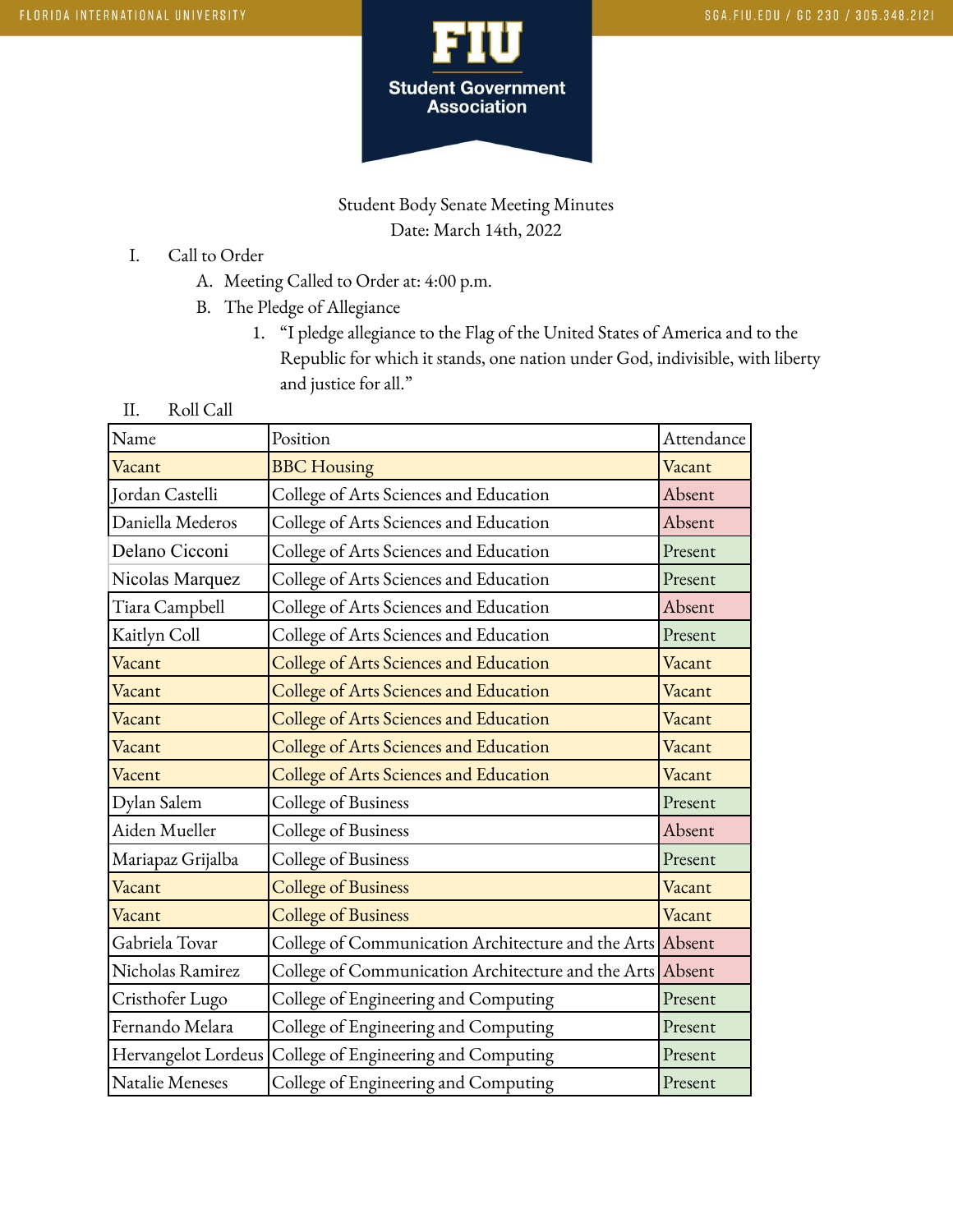| Vacant              | College of Hospitality and Tourism Management | Vacant  |
|---------------------|-----------------------------------------------|---------|
| Vacant              | College of Law                                | Vacant  |
| Manuela Jaramillo   | College of Medicine                           | Absent  |
| Joshua Lovo-Morales | College of Nursing and Health Sciences        | Absent  |
| Tyra Moss           | College of Public Health and Social Work      | Absent  |
| Joshua Mandall      | Graduate School                               | Present |
| Yendy Gonzalez      | Graduate School                               | Absent  |
| Kehinde Alawode     | Graduate School                               | Present |
| Karim Mostafa       | Graduate School                               | Present |
| Sai Kiran Mucharla  | Graduate School                               | Absent  |
| Jean Rodriguez      | Honors College                                | Absent  |
| John Boris          | <b>Lower Division BBC</b>                     | Present |
| Zoilo Batista       | Lower Division MMC                            | Absent  |
| Jacob Bharat        | <b>MMC</b> Housing                            | Present |
| Taylor Sokolosky    | <b>MMC</b> Housing                            | Present |
| Vacant              | <b>MMC Housing</b>                            | Vacant  |
| Vacant              | <b>Online Student</b>                         | Vacant  |
| Alexander Sutton    | School of International and Public Affairs    | Present |
| David Luis          | School of International and Public Affairs    | Absent  |
| Manuel Soltero      | School of International and Public Affairs    | Present |
| Vacant              | <b>Upper Division BBC</b>                     | Vacant  |
| Vacant              | <b>Upper Division BBC</b>                     | Vacant  |
| Rodrigo Alea        | <b>Upper Division MMC</b>                     | Absent  |
| Nicholas Pastrana   | <b>Upper Division MMC</b>                     | Present |

- III. Approval of Minutes from Last Meeting
	- A. Senator mandall moves to approve last meeting 3/7/2022 minutes, sneator sutton seconds. Motion passes
- IV. Adoption of the Agenda
	- A. Senator sutton moves to adopt todays 3/14/2022 agenda. Senator mandall seconds. Motion passes.
- V. Invited Speakers
	- A. none
- VI. Committee Reports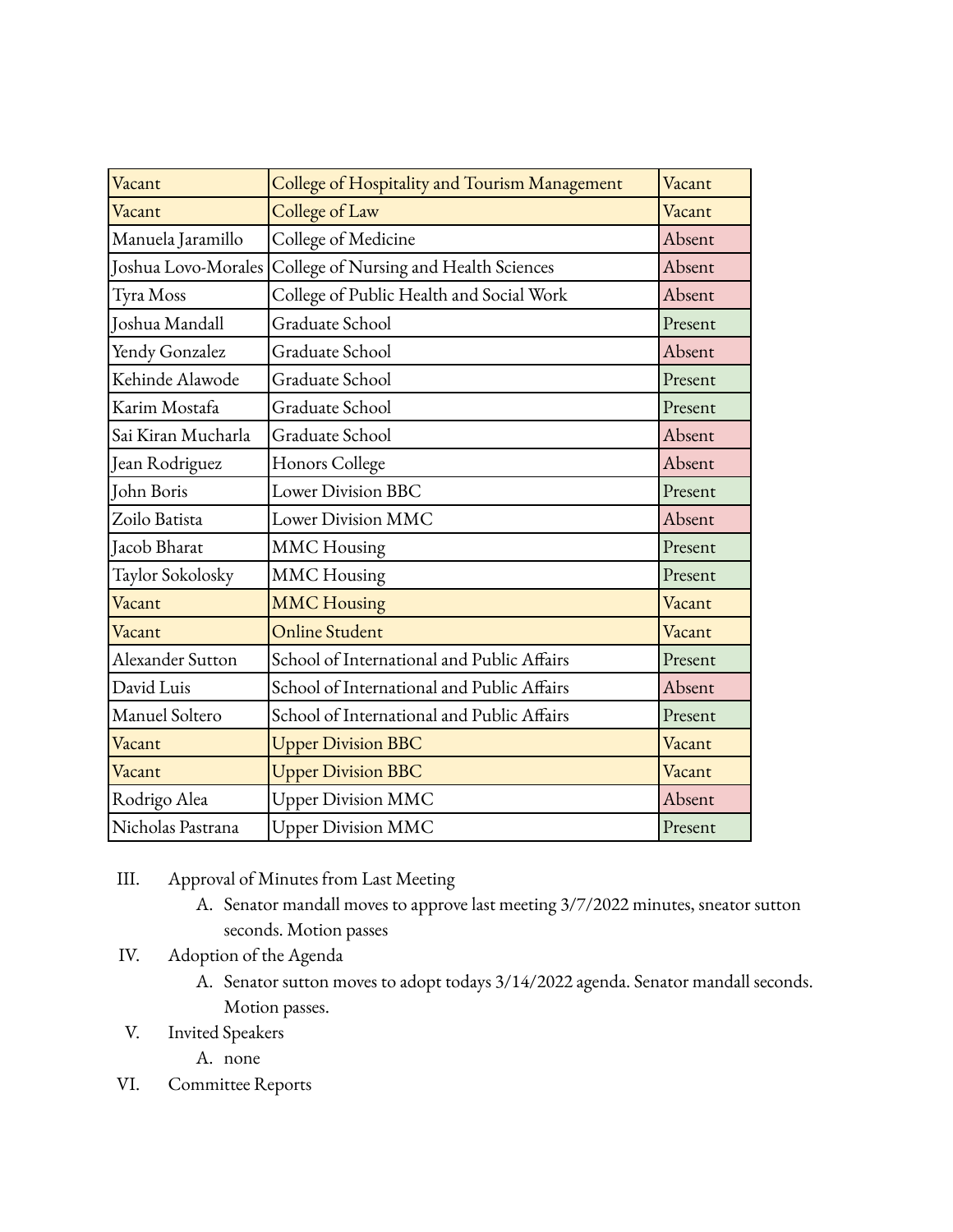- A. Appropriations Committee
	- 1. Spoke about other initiatives that can gain appropriations
	- 2. Furthered the conversation about what SGA can do for the students of ukraine after they presented last senate
- B. Graduate and Professional Student Committee
	- 1. Possibly resource gathering events for students of Ukraine
	- 2. Emailed Dr. Bejar to see what adminstration can to do aid the students of Ukraine
- C. University Sustainability and Innovation Committee
	- 1. Meeting this week at 4pm on Wednesday
- D. Health and Well-Being Committee
	- 1. none
- E. Student Life and Academic Concerns Committee
	- 1. Meeting next week to vote on Ukrainian resolution
- F. Committee on Rules and Administration
	- 1. Also had another discussion about Ukrainian students and tabled resolution to come up with other, better ideas.

## VII. Executive Board Reports

- A. Student Body President
- B. Senate President
	- 1. Legislation is going to be coming up every senate now
- C. Senate President Pro-Tempore
	- 1. Wednesday from 1-3pm we will be tabling for the food drive
	- 2. If you are not able to make this mandatory event, please consider at least donating
- D. Senate Floor Leader
	- 1. Attendance needs to be kept up to standards, voting on important things like the budget should take the attention of each and every senator.
	- 2. As the semester wraps up, we need to look at what kind of initiatives would be effective to help the student body.
	- 3. March  $24<sup>th</sup>$  from 4pm is the meet your dean event!! This is truly a great opportunity for us to get to talk to our deans about the issues of our constituents.
- E. Student Body Vice President
- F. Comptroller
- G. Executive Administrator
- H. Governor of the Biscayne Bay Campus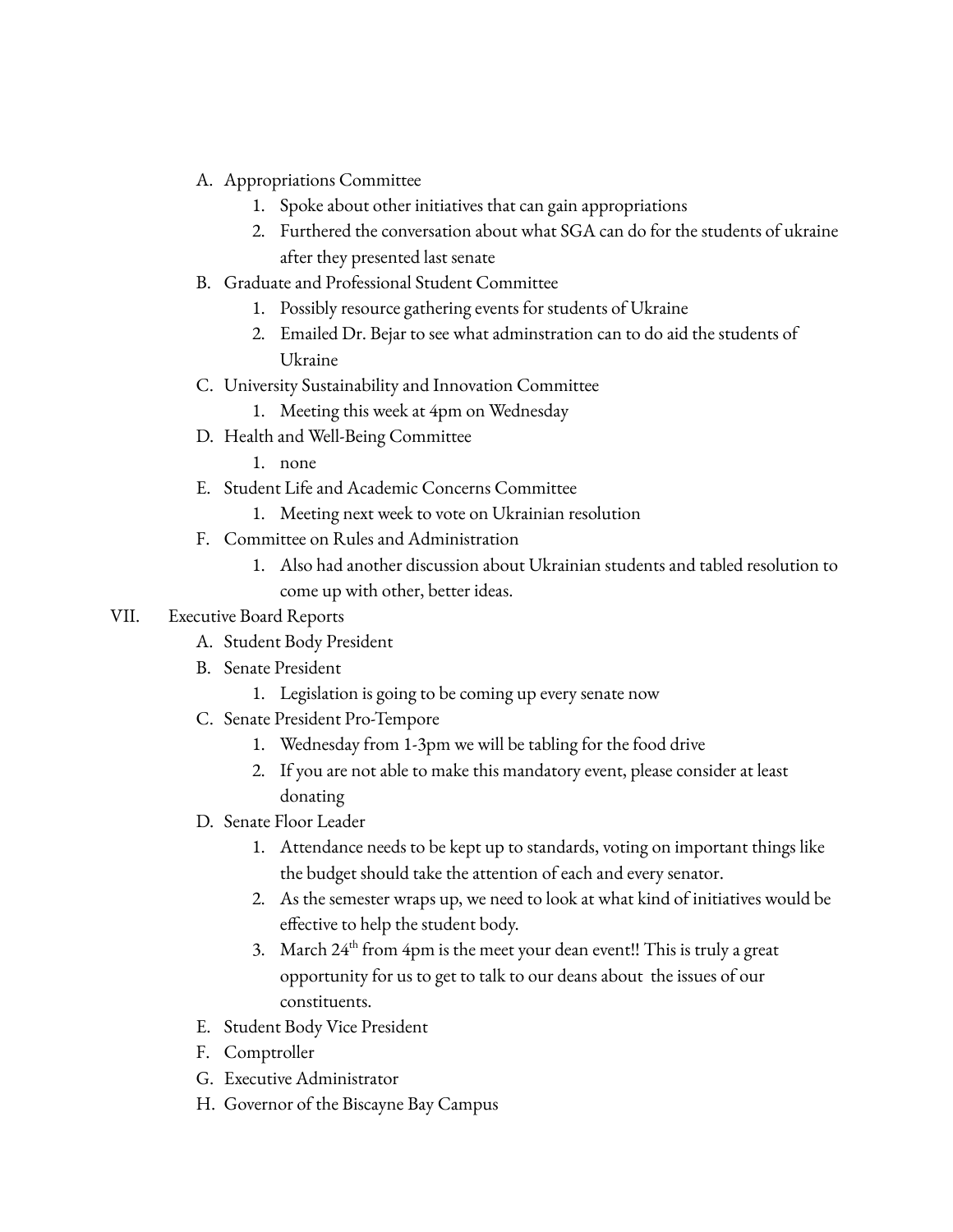- 1. First networking event will be this weekend! We still have about three spots available for SGA members
- 2. We look forward to seeing the senate at BBC next week!
- I. Chief of Staff
- J. Chief Justice
- VIII. Vetoed Legislation
	- A. none
	- IX. Unfinished Business
		- A. none
	- X. New Business
		- A. 2022-2023 SGA Budget Allocation (updated)
			- 1. Senate president Pastrana moves to enter 5 minute discussion, senator Bharat seconds. Motion passes
			- 2. Senate presiedent pastrana moves to close, mandall seconds. Motion passes

| Name              | Position                                                  | Attendance |          |
|-------------------|-----------------------------------------------------------|------------|----------|
| Vacant            | <b>BBC</b> Housing                                        | Vacant     |          |
| Jordan Castelli   | College of Arts Sciences and Education                    | Absent     |          |
| Daniella Mederos  | College of Arts Sciences and Education                    | Absent     |          |
| Delano Cicconi    | College of Arts Sciences and Education                    | Present    | y        |
| Nicolas Marquez   | College of Arts Sciences and Education                    | Present    | $y \mid$ |
| Tiara Campbell    | College of Arts Sciences and Education                    | Absent     |          |
| Kaitlyn Coll      | College of Arts Sciences and Education                    | Present    | $y \mid$ |
| Vacant            | College of Arts Sciences and Education                    | Vacant     |          |
| Vacant            | College of Arts Sciences and Education                    | Vacant     |          |
| Vacant            | College of Arts Sciences and Education                    | Vacant     |          |
| Vacant            | College of Arts Sciences and Education                    | Vacant     |          |
| Vacent            | College of Arts Sciences and Education                    | Vacant     |          |
| Dylan Salem       | College of Business                                       | Present    | $y \mid$ |
| Aiden Mueller     | College of Business                                       | Absent     |          |
| Mariapaz Grijalba | College of Business                                       | Present    | $y \mid$ |
| Vacant            | <b>College of Business</b>                                | Vacant     |          |
| Vacant            | <b>College of Business</b>                                | Vacant     |          |
| Gabriela Tovar    | College of Communication Architecture and the Arts Absent |            |          |
| Nicholas Ramirez  | College of Communication Architecture and the Arts Absent |            |          |
| Cristhofer Lugo   | College of Engineering and Computing                      | Present    | $y \mid$ |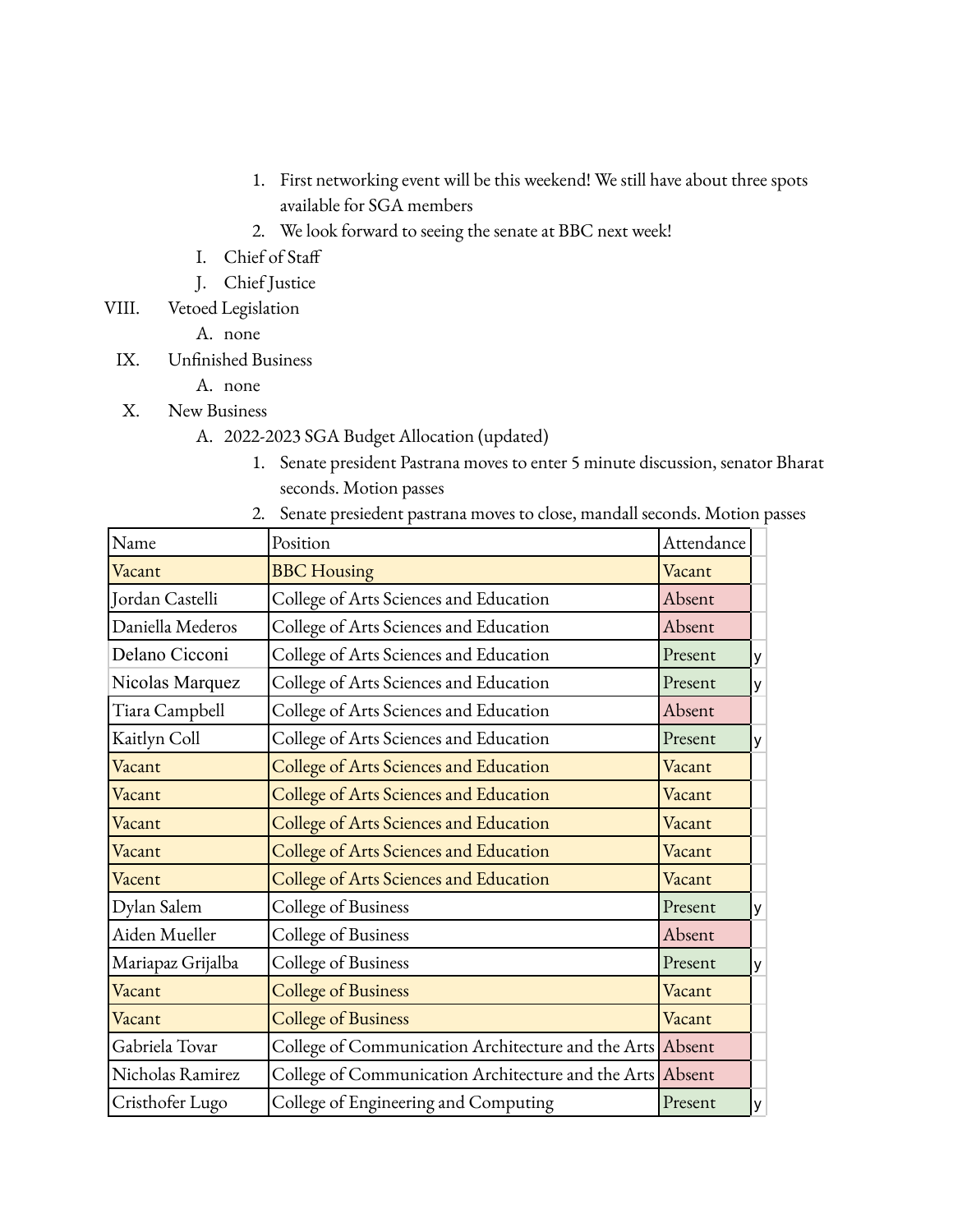| Fernando Melara     | College of Engineering and Computing          | Present | у |
|---------------------|-----------------------------------------------|---------|---|
| Hervangelot Lordeus | College of Engineering and Computing          | Present | y |
| Natalie Meneses     | College of Engineering and Computing          | Present | у |
| Vacant              | College of Hospitality and Tourism Management | Vacant  |   |
| Vacant              | College of Law                                | Vacant  |   |
| Manuela Jaramillo   | College of Medicine                           | Absent  |   |
| Joshua Lovo-Morales | College of Nursing and Health Sciences        | Absent  |   |
| Tyra Moss           | College of Public Health and Social Work      | Absent  |   |
| Joshua Mandall      | Graduate School                               | Present | у |
| Yendy Gonzalez      | Graduate School                               | Absent  |   |
| Kehinde Alawode     | Graduate School                               | Present | у |
| Karim Mostafa       | Graduate School                               | Present | у |
| Sai Kiran Mucharla  | Graduate School                               | Absent  |   |
| Jean Rodriguez      | Honors College                                | Absent  |   |
| John Boris          | <b>Lower Division BBC</b>                     | Present | У |
| Zoilo Batista       | Lower Division MMC                            | Absent  |   |
| Jacob Bharat        | <b>MMC</b> Housing                            | Present | у |
| Taylor Sokolosky    | <b>MMC</b> Housing                            | Present | y |
| Vacant              | <b>MMC</b> Housing                            | Vacant  |   |
| Vacant              | <b>Online Student</b>                         | Vacant  |   |
| Alexander Sutton    | School of International and Public Affairs    | Present | у |
| David Luis          | School of International and Public Affairs    | Absent  |   |
| Manuel Soltero      | School of International and Public Affairs    | Present | У |
| Vacant              | <b>Upper Division BBC</b>                     | Vacant  |   |
| Vacant              | <b>Upper Division BBC</b>                     | Vacant  |   |
| Rodrigo Alea        | <b>Upper Division MMC</b>                     | Absent  |   |
| Nicholas Pastrana   | <b>Upper Division MMC</b>                     | Present | У |

20-0-0 vote, 2022-2023 budget passes

B. S.B. 02 007 *Meet Your Dean Appropriation*

- 1. Senator mandall moves to enter 5 minute discussion, senator bharat seconds. Motion passes
- 2. Senator lugo moves to end discussion, senator sutton seconds. Motion passes
- 3. Senator mandall moves to vote by unanimous consent, senator meneses seconds. Roll call vote needed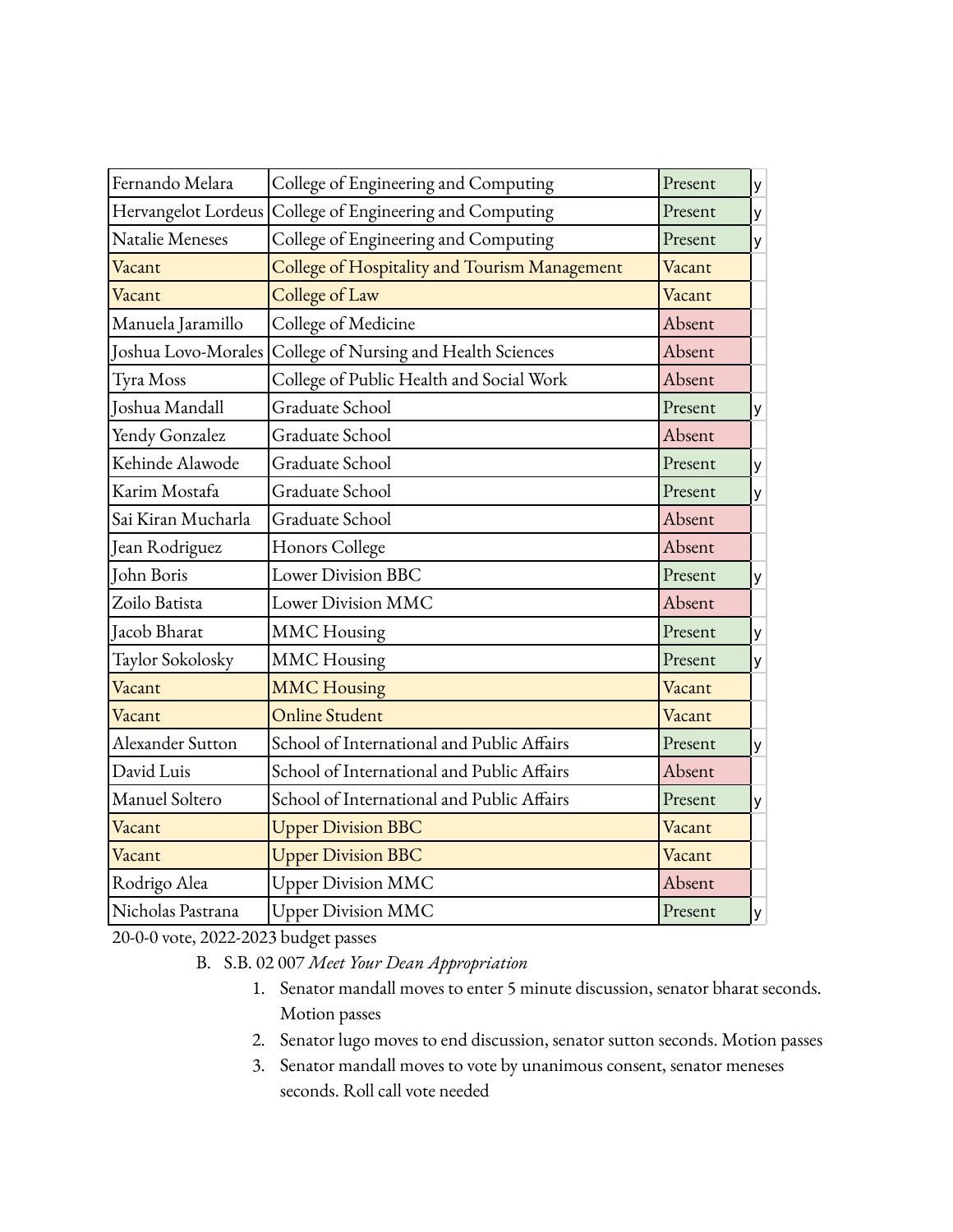| Name                | Position                                                  | Attendance |   |
|---------------------|-----------------------------------------------------------|------------|---|
| Vacant              | <b>BBC</b> Housing                                        | Vacant     |   |
| Jordan Castelli     | College of Arts Sciences and Education                    | Absent     |   |
| Daniella Mederos    | College of Arts Sciences and Education                    | Absent     |   |
| Delano Cicconi      | College of Arts Sciences and Education                    | Present    | y |
| Nicolas Marquez     | College of Arts Sciences and Education                    | Present    | у |
| Tiara Campbell      | College of Arts Sciences and Education                    | Present    | у |
| Kaitlyn Coll        | College of Arts Sciences and Education                    | Present    | y |
| Vacant              | College of Arts Sciences and Education                    | Vacant     |   |
| Vacant              | College of Arts Sciences and Education                    | Vacant     |   |
| Vacant              | College of Arts Sciences and Education                    | Vacant     |   |
| Vacant              | College of Arts Sciences and Education                    | Vacant     |   |
| Vacent              | College of Arts Sciences and Education                    | Vacant     |   |
| Dylan Salem         | College of Business                                       | Present    | y |
| Aiden Mueller       | College of Business                                       | Absent     |   |
| Mariapaz Grijalba   | College of Business                                       | Present    | y |
| Vacant              | <b>College of Business</b>                                | Vacant     |   |
| Vacant              | <b>College of Business</b>                                | Vacant     |   |
| Gabriela Tovar      | College of Communication Architecture and the Arts Absent |            |   |
| Nicholas Ramirez    | College of Communication Architecture and the Arts        | Absent     |   |
| Cristhofer Lugo     | College of Engineering and Computing                      | Present    | y |
| Fernando Melara     | College of Engineering and Computing                      | Present    | у |
| Hervangelot Lordeus | College of Engineering and Computing                      | Present    | y |
| Natalie Meneses     | College of Engineering and Computing                      | Present    | У |
| Vacant              | College of Hospitality and Tourism Management             | Vacant     |   |
| Vacant              | College of Law                                            | Vacant     |   |
| Manuela Jaramillo   | College of Medicine                                       | Absent     |   |
| Joshua Lovo-Morales | College of Nursing and Health Sciences                    | Absent     |   |
| Tyra Moss           | College of Public Health and Social Work                  | Absent     |   |
| Joshua Mandall      | Graduate School                                           | Present    | y |
| Yendy Gonzalez      | Graduate School                                           | Present    | У |
| Kehinde Alawode     | Graduate School                                           | Present    | y |
| Karim Mostafa       | Graduate School                                           | Present    | y |